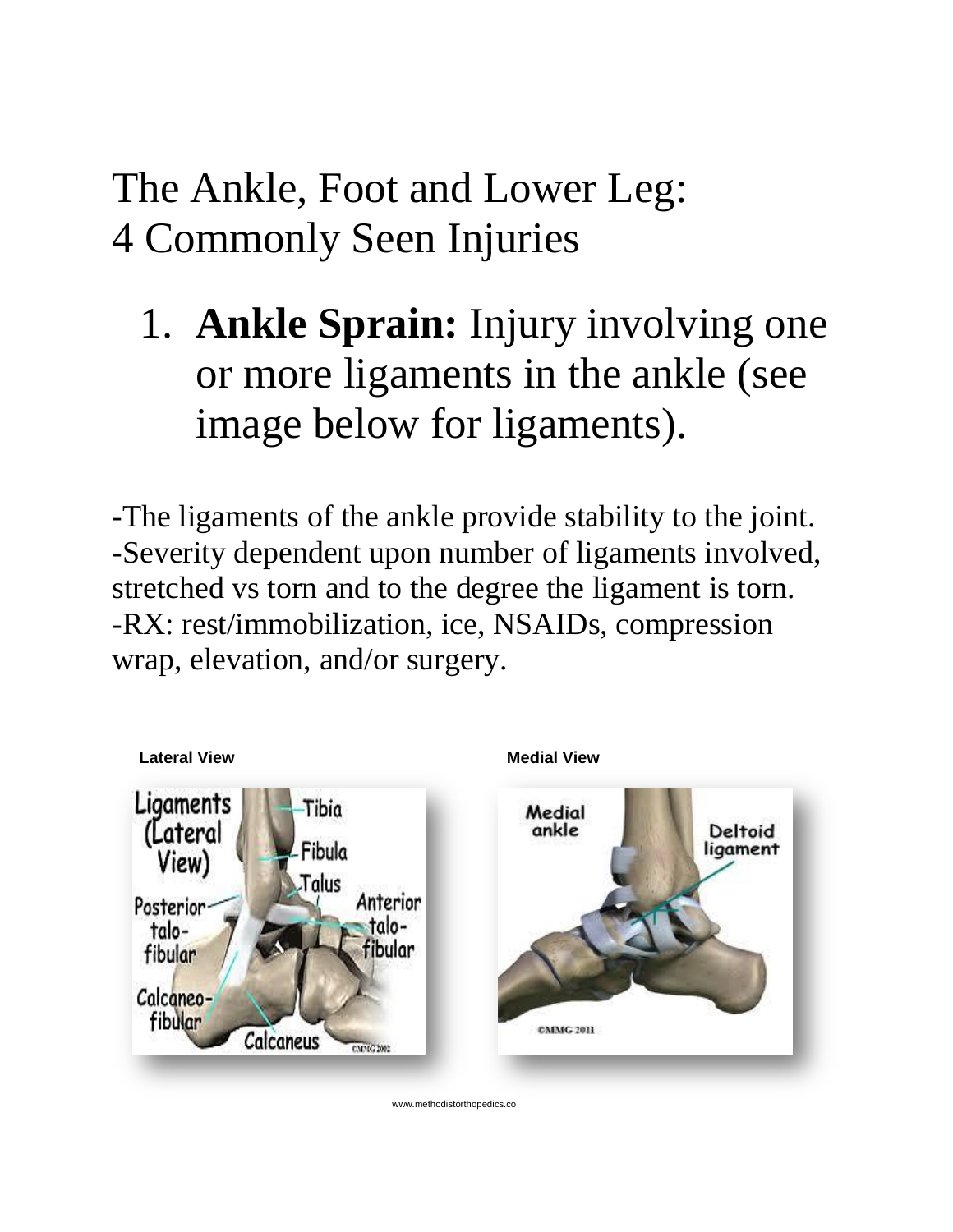## 2. **Ankle/Lower Leg Fracture:**

-Injury involving one or more bones of the ankle/lower leg.

-Severity dependent upon number of bones involved, displaced vs non-displaced, protruding through skin. -RX: rest/immobilization, ice, NSAIDs, compression wrap, elevation, and/or surgery.



http://www.riversideonline.com/health\_reference/Disease-Conditions/DS00978.cfm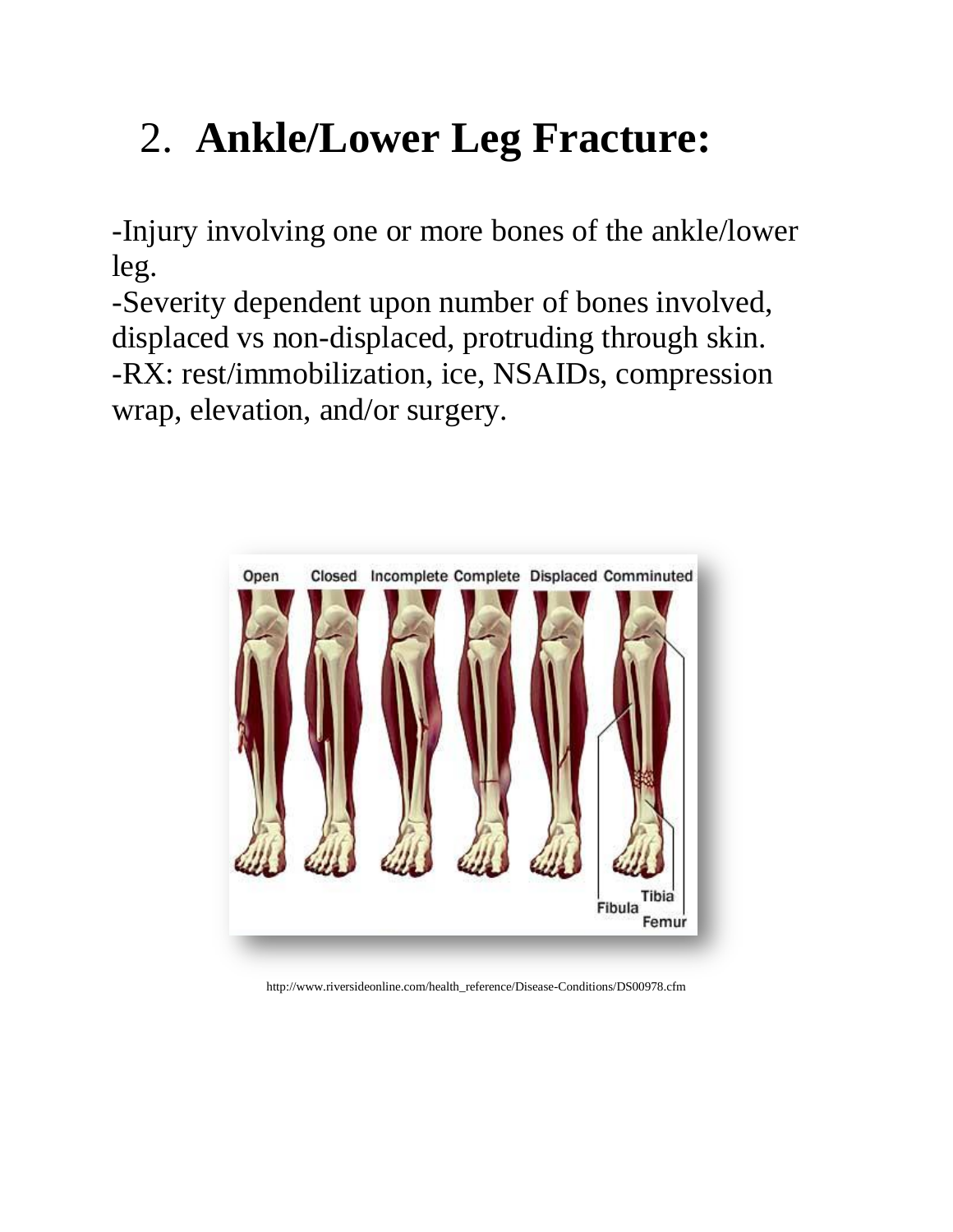3. **Achilles Tendonitis: :** Tendonitis is the inflammation of a tendon usually from overuse or can be due to an infection

-Inflammation caused by repetitive motions involving the Achilles tendon.

-Severity dependent upon if ligament is stretched vs torn and to the degree the ligament is torn.

-RX: rest/immobilization, ice, ultrasound/e-stim, NSAIDs, massage, stretching, exercise.



<http://www.tendlite.com/achilles-tendonitis-treatment>